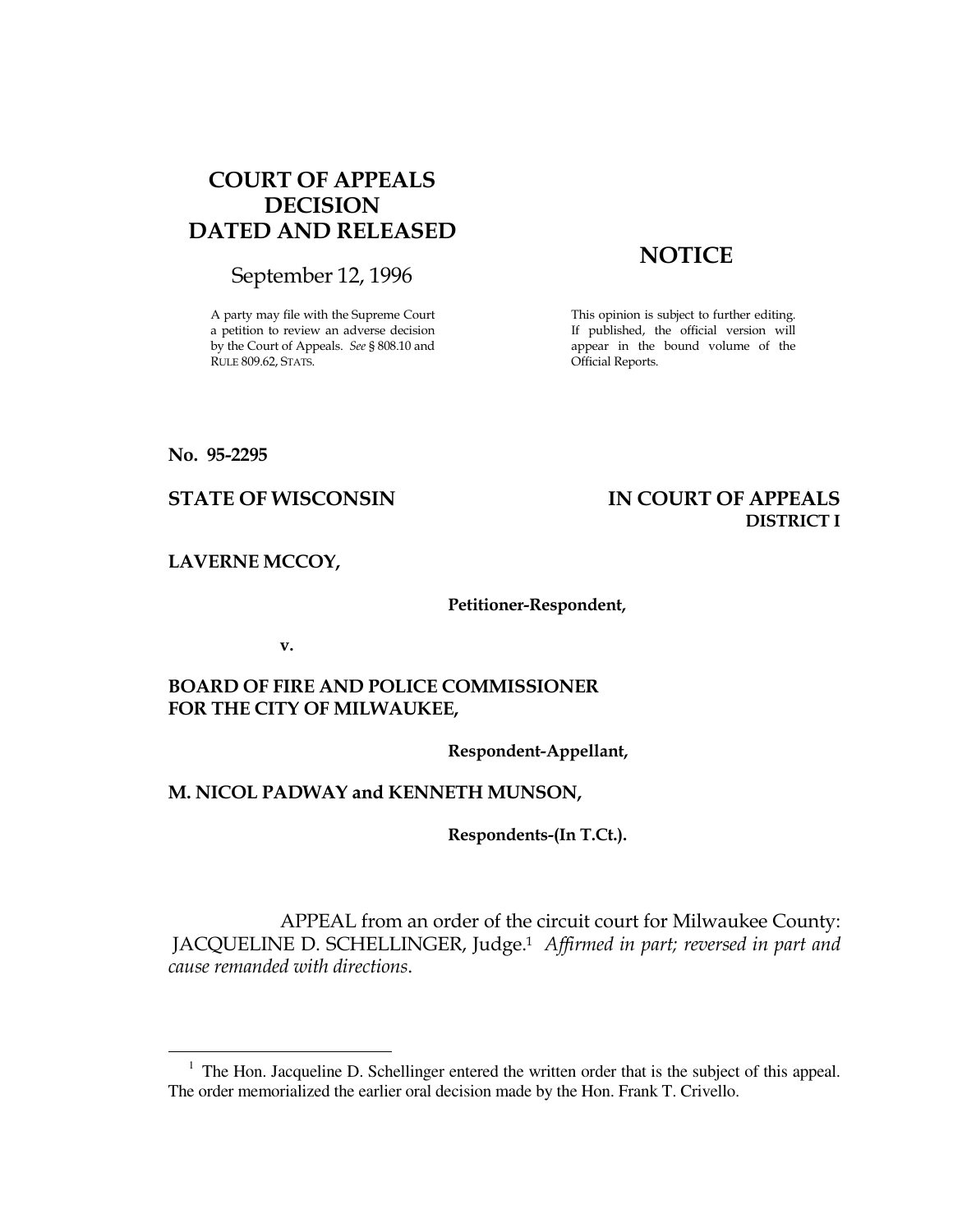Before Fine and Schudson, JJ., and Michael T. Sullivan, Reserve Judge.

 PER CURIAM. The City of Milwaukee Board of Fire and Police Commissioners appeals from an order granting Police Officer Laverne McCoy's open records request for testing materials from a written examination she took for sergeant rank. In a detailed order, the trial court granted McCoy access to, inter alia, the test's written questions, and the answers and converted test scores of all those who took the examination with McCoy with their names redacted. We affirm in part, reverse in part, and remand the matter to the trial court with directions to enter a new order consistent with this opinion.

#### I. BACKGROUND.

 In 1993, McCoy had been a police officer for the City of Milwaukee for approximately thirteen years. On August 1, 1993, the Board of Fire and Police Commissioners announced a promotional examination for police sergeant within the Milwaukee Police Department. McCoy applied for this position and took the written job knowledge test that is forty-five percent of the final grade for promotion to sergeant. The Board informed McCoy that she had not passed the examination.

 McCoy then requested to copy or inspect her test materials, scores and answers. The Milwaukee Fire and Police Commission's Executive Director, Kenneth Munson, responded and denied inspection of the record, citing specific public policy reasons—namely, that:

Access to the requested materials would seriously compromise the fairness and reliability of the promotional process by permitting those with access the opportunity to tailor preparation and responses, thereby giving those individuals an unfair advantage. This, in turn, would impose an insurmountable burden upon staff by requiring that an entirely new test and testing process, valid in terms of content and applicability, be developed. Given the fact that the statutes, rules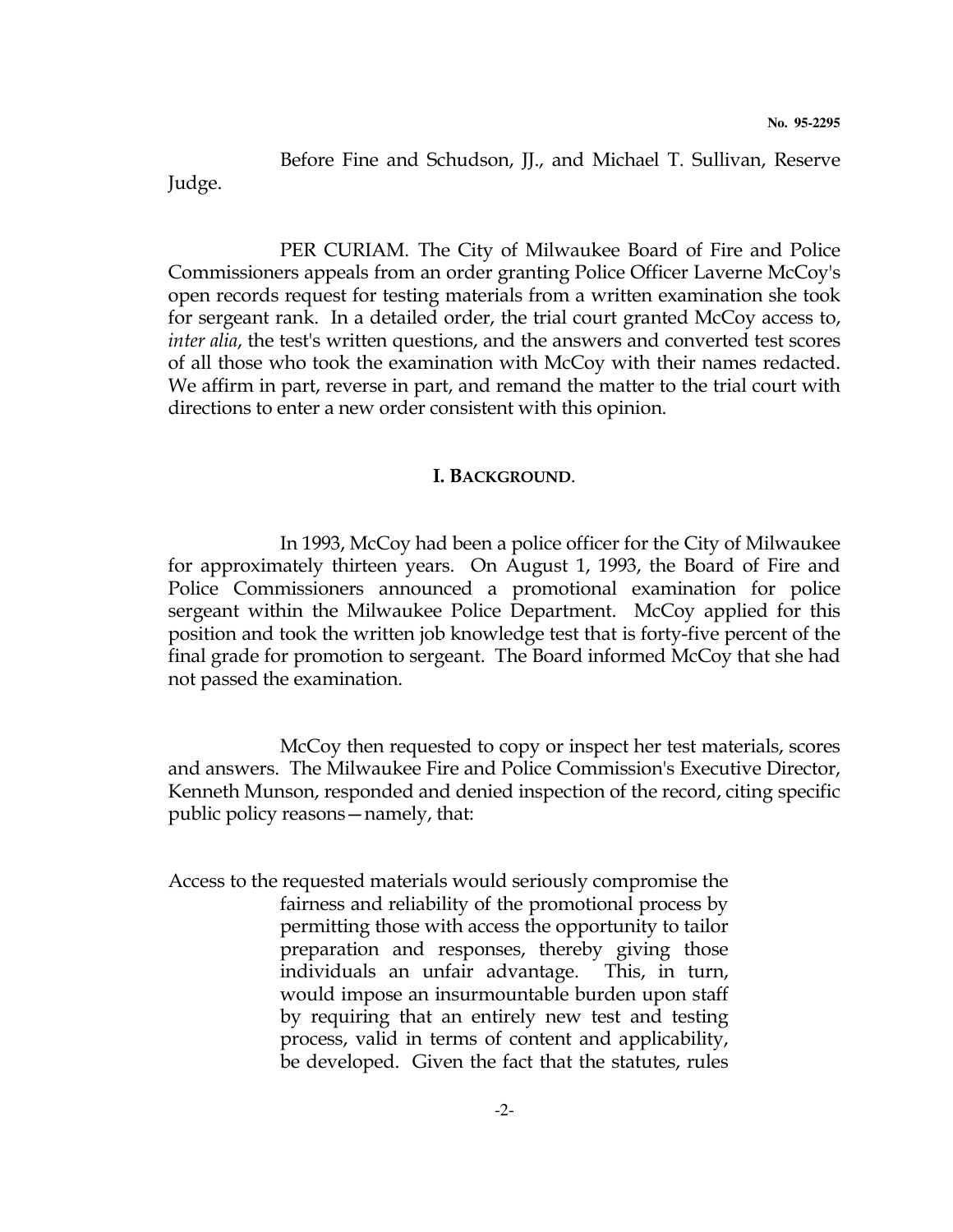**No. 95-2295**

and regulations, standard operating procedures and other information which should serve as a knowledge base for a position are limited, available areas of inquiry would become increasingly obscure as time passed and examinations were conducted. This result is unacceptable in that it would frustrate any attempt by the Commission to provide for a timely and reliable promotional process which relates "to those matters which fairly test the relative capacity of the candidates to discharge the duties of the positions in which they seek employment or to which they seek to be appointed...."

(Citation omitted.) He then offered to have McCoy meet with the Board's supervisor of examinations for test feedback, to which McCoy did not respond. McCoy then requested the test materials from M. Nicol Padway, the Chairman of the Commission. Padway reviewed Munson's letter and agreed that it was "consistent with Commission policy."

 On March 18, 1994, McCoy filed a summons and petition for a writ of mandamus requesting an opportunity to inspect and/or copy the examination and scoring materials for the sergeant's promotion examination. McCoy later amended this complaint to add that she is an African-American female.

 At the first court appearance on January 23, 1995, the trial court orally ordered that the Commission allow only McCoy's counsel to see McCoy's tests, the correct answers, the scoring materials, and any other related materials used to arrive at her test score. The Commission could remove any identifying material of other participants except for race and gender. This oral order allowed a member of the city attorney's office and a member of the Board to be present, but forbade McCoy's counsel from copying any of the materials, which he could then later discuss with only McCoy.

 On the report-back date to the trial court, McCoy informed the trial court that the Commission had not allowed her counsel to write down test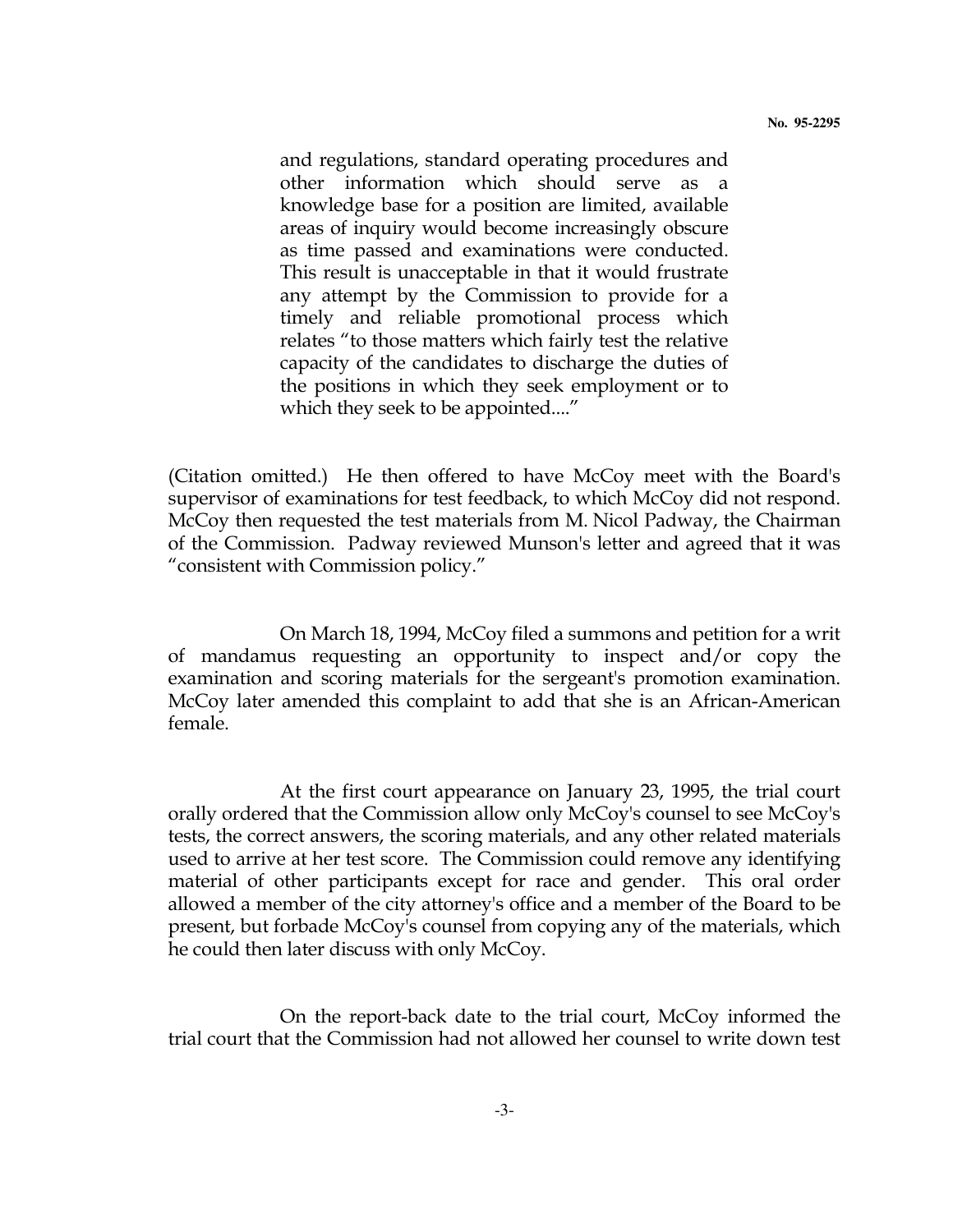information and therefore the inspection had not taken place. The trial court then ordered that information could be written or copied by McCoy's counsel.

 The trial court orally granted summary judgment to McCoy, stating that there was not an overriding public interest in keeping all the examination materials confidential, and that the limited access given in the previous orders would remain in effect. The trial court later filed a written order on August 18, 1995, memorializing the oral ruling:

## IT IS ORDERED as follows.

- (1) The Court's oral decision and opinion of July 14, 1995 is hereby expressly incorporated by reference in this ORDER.
- (2) The Respondents' motion for summary judgment is denied.
- (3) The Petitioner is granted summary judgment requiring access to the respondents' testing records for the September, 1993 Milwaukee Police Department sergeant's promotional examination written test to the following extent:
	- (A) Petitioner's counsel shall be allowed access to all the written test questions, answers, and converted test scores of those who took the September, 1993 sergeant's promotional examination written test.
	- (B) The names and any other information that specifically identifies other test takers shall be redacted.
	- (C) An official of the respondent Commission shall be available to answer any questions the Petitioner's counsel may have, and the Commission must answer all such questions in good faith, consistent with this Court's decision of July 14, 1995 and this ORDER.
	- (D) Petitioner's counsel may write down or copy any questions or other information from the test materials, but he may not discuss them with anyone except Petitioner.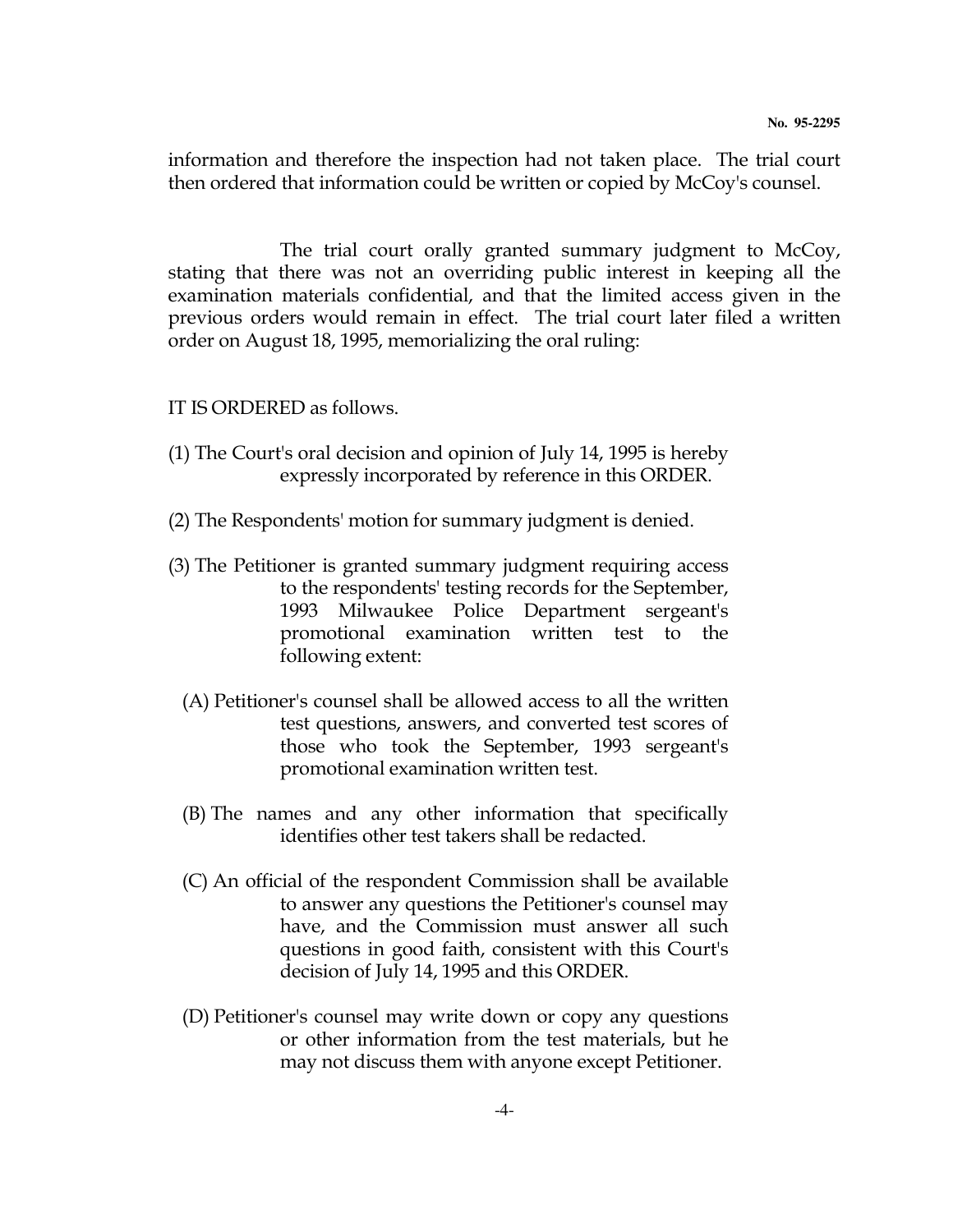- (E) Neither Petitioner nor her counsel shall discuss or disclose any information obtained from the foregoing access with anyone except an official from the respondent Commission and the Court.
- (F) Upon completion of his review Petitioner's counsel shall deliver his written notes and copies to this Court where they should be sealed and placed in the file of this case.

The Board now appeals from this written order.

### II. ANALYSIS.

 This case involves the application of the open records law to a set of undisputed facts.<sup>2</sup> See §§ 19.31 through 19.39, STATS. It presents a question of law which we approach without deference to the conclusions of the trial court. Nichols v. Bennett, 199 Wis.2d 268, 273, 544 N.W.2d 428, 430 (1996). While the open records law provides for public oversight of the workings of government, the general presumption of the law that public records shall be open to the public does not extend to records where "there is a clear statutory exception, ...

 $\overline{a}$ 

<sup>2</sup> Section 19.31, STATS., provides:

**Declaration of policy**. In recognition of the fact that a representative government is dependent upon an informed electorate, it is declared to be the public policy of this state that all persons are entitled to the greatest possible information regarding the affairs of government and the official acts of those officers and employes who represent them. Further, providing persons with such information is declared to be an essential function of a representative government and an integral part of the routine duties of officers and employes whose responsibility it is to provide such information. To that end, ss. 19.32 to 19.37 shall be construed in every instance with a presumption of complete public access, consistent with the conduct of governmental business. The denial of public access generally is contrary to the public interest, and only in an exceptional case may access be denied.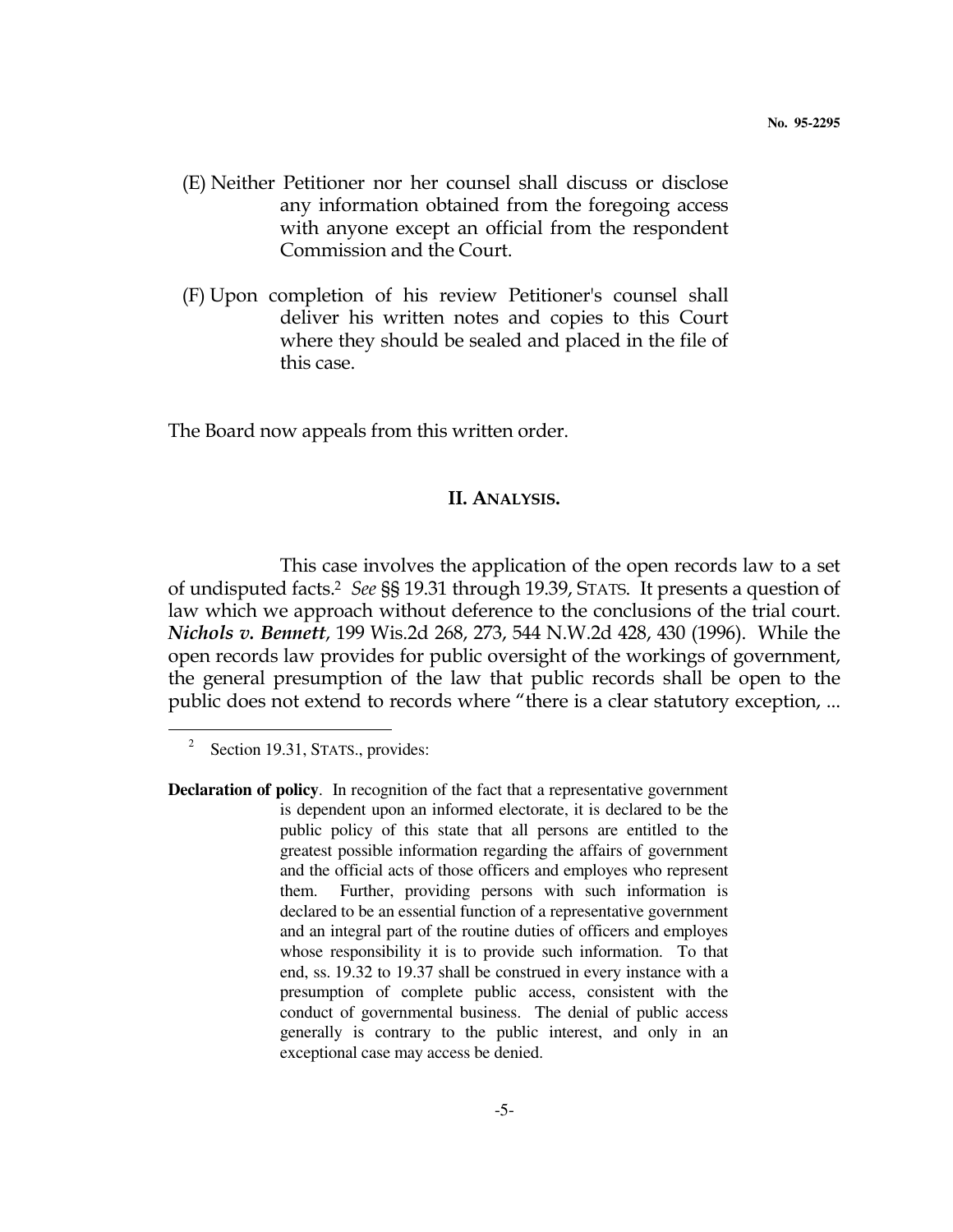there exists a limitation under the common law, or ... there is an overriding public interest in keeping the public record confidential." *Hathaway v. Green* Bay School Dist., 116 Wis.2d 388, 397, 342 N.W.2d 682, 687 (1984). In keeping with the presumption of accessibility to public records, we must narrowly construe any exceptions to the "general rule of disclosure." Nichols, 199 Wis.2d at 273, 544 N.W.2d at 430.

 When a records custodian is faced with a demand for inspection as we have here, the custodian must balance the public's right of inspection against the public interest in nondisclosure. *Village of Butler v. Cohen*, 163 Wis.2d 819, 825, 472 N.W.2d 579, 581 (Ct. App. 1991). In determining the propriety of the trial court's ruling, we use a two-fold inquiry. Id. at 827, 472 N.W.2d at 582. First, we determine whether the custodian's denial was made with the requisite specificity required by case law and § 19.35, STATS. Id. To meet this specificity requirement, the custodian must give a public policy reason that the record warrants confidentiality. *Journal/Sentinel, Inc. v. Aagerup*, 145 Wis.2d 818, 823, 429 N.W.2d 772, 774 (Ct. App. 1988). This does not require the custodian to provide a detailed analysis of the record and why public policy directs that it must be withheld. Id. If the requisite showing of specificity is made, our second step is to determine whether the reasons given for withholding are sufficient to outweigh the strong public policy favoring disclosure. Village of Butler, 163 Wis.2d at 827, 472 N.W.2d at 582.

 There is no question that the Commission gave a public policy reason with sufficient specificity; Munson's letter discussed in detail the burden that releasing the test questions and materials would place on the Commission and its ability to test potential sergeant candidates. In short, the Commission identified a specific public interest—the integrity of a police promotional system—to withhold the test questions and answers from McCoy. Section 103.13, STATS., permits the state to prevent state employees from accessing their entire personnel file. Section 103.13(6)(c), STATS., specifies that an employee's right to inspect personnel records does not apply to "[a]ny portion of a test document" except the accumulated test score for a test or a section thereof.

 We do note the trial court attempted to balance the general public interest in open records with the Commission's interest in the integrity of its testing and promotional process. Nonetheless, we conclude the trial court went